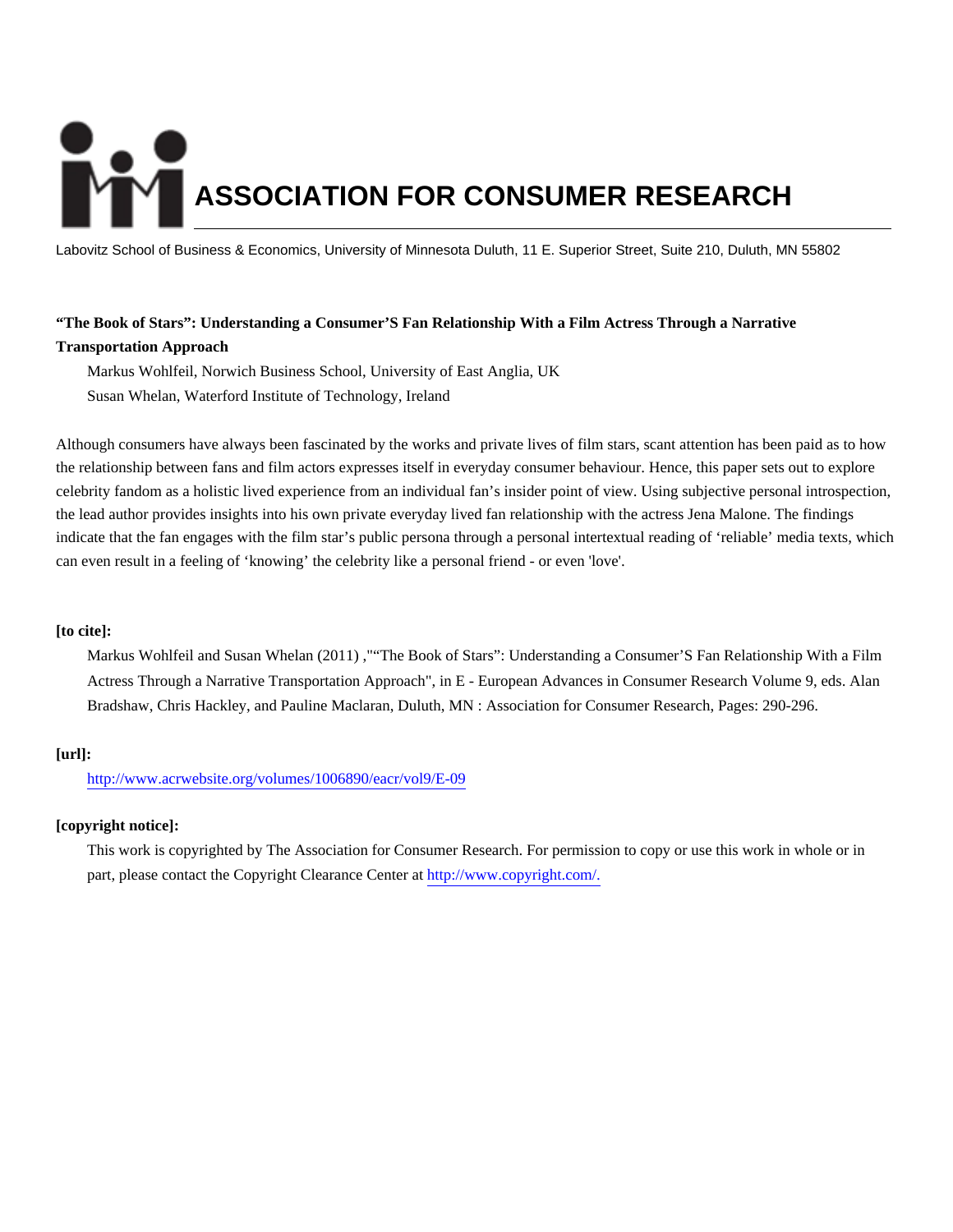# "THE BOOK OF STARS": Understanding a Consumer's Fan Relationship with a Film **Actress Through a Narrative Transportation Approach**

Markus Wohlfeil, Norwich Business School, University of East Anglia, UK Susan Whelan, Waterford Institute of Technology, Ireland

#### **ABSTRACT**

Although consumers have always been fascinated by the works and private lives of film stars, scant attention has been paid as to how the relationship between fans and film actors expresses itself in everyday consumer behaviour. This paper sets therefore out to explore celebrity fandom as a holistic lived experience from an individual fan's insider point of view. Using subjective personal introspection, the lead author provides insights into his own private everyday lived fan relationship with the actress Jena Malone. The findings indicate that the fan engages with the film star's public persona through a personal intertextual reading of "reliable" media texts, which can even result in a feeling of "knowing" the celebrity like a personal friend-and even "love."

#### **Acknowledgements**

The lead author would like to thank in particular Ms. Debbie Malone for her encouragement, patience and all the invaluable insights that she has provided for this research. Further thanks go to Ms. Jena Malone for inspiring the lead author (though obviously without her knowing) to this research and paper, which has been funded by the Waterford Crystal Ph.D. Scholarship.

#### **INTRODUCTION**

Since the dawn of the Hollywood star system in the early 1920s, consumers have always been fascinated by the works and private lives of film stars and any other celebrities (Barbas 2001; Dyer 1998; McDonald 2000). Indeed, the public demand for celebrities has grown so strong these days that film actors, directors, musicians, athletes, novelists and models have without doubt become an essential part of our everyday culture (Gabler 1998; Geraghty 2000; Turner 2004) and contemporary market economy (Thomson 2006). Surely, most people tend to have merely a fleeting interest in celebrities per se and enjoy primarily the exchange of gossip with other like-minded individuals (Turner 2004). But some consumers experience a significantly more intensive level of interest and admiration for an individual celebrity and, subsequently, become what are commonly known as fans (Leets, de Becker and Giles 1995; O'Guinn 1991; Smith, Fisher and Cole 2007) or celebrity worshippers (McCutcheon et al. 2003). And, as it happens, I'm one of them. Ever since I bought by chance the DVD of the indie-film Saved! (US 2004) back in April 2005, I have been the devoted fan of the young, attractive and very talented actress Jena Malone, who features primarily in lesser known, yet much more interesting and challenging indie-films such as Donnie Darko (US 2001), The United States of Leland (US 2003), Four Last Songs (UK 2007), Into the Wild (US 2007), The Ruins (US 2008) and The Messenger (US 2009). But what is it exactly that attracts an ordinary consumer like me to become and remain the devoted fan of a film actress? What does the lived experience of being the fan of a film actress (or any other celebrity for that matter) mean for the individual consumer? And how does celebrity fandom express itself in everyday consumer behaviour?

Because these are very interesting questions, it is quite surprising that little research has so far sought to address them. In order to fill this knowledge gap, the current study provides some insider insights into a consumer's holistic everyday lived fan experiences with one's admired celebrity from an existential-phenomenological perspective (Merleau-Ponty 1962; Thompson 1997). Using subjective personal introspection (Brown 1998; Gould 2008; Holbrook 1995), I describe and examine hereby my own private lived consumption experiences of becoming the fan of the film actress Jena Malone back in 2005. In doing so, this research is not only looking for any evidences that either support, question or even contradict previously held assumptions about fandom, but also draws on narrative transportation theory to explain a fan's experienced relationship with one's admired celebrity as an immersion into a "melodramatic narrative."

#### THE DANGEROUS LIVES OF CELEBRITY FANS

While a growing interdisciplinary body of literature has been investigating in particular sports and media fans, it still lacks a coherent understanding of what actually constitutes fandom in the first place. In fact, the interpretation of what a fan is seems often to be highly dependent on the underlying agenda of the researcher studying the phenomenon (Smith et al. 2007). What is clear, though, is that both academic literature and popular media have placed fans consistently on the receiving end of negative stereotyping, ridicule and bad press (Barbas 2001; Jenson 1992). As desired, fans are conceptualised either as uneducated, gullible and vulnerable "numbs," who are easily manipulated by the dangerous and controlling popular mass culture (Boorstin 2006; Fiske 1992; Gabler 1998; Schickel 1985), or as subversive and creative rebels against the corporate establishment, who poach and utilise commercial media texts to create new textual products (Barbas 2001; Jenkins 1992; Turner 2004). Some authors portrayed fans as members of neo-religious cults, who worship celebrities like gods through shared rituals and the sacralisation of associated items within like-minded communities (Kozinets 1997; O'Guinn 1991). Others described them as geeks and alienated, lonely social misfits, who experience for various reasons deficits in their social skills and networks (Horton and Wohl 1956). While often being intelligent, well-educated and highly successful at work or school, these consumers feel in their private lives lonely, rejected and stigmatised especially by those others, who may be less intelligent and creative, but more privileged in terms of social skills, status and/or physical attractiveness (Kozinets 2001). Fandom would provide a means of compensation and social interaction with similarly isolated individuals. In following Munsterberg's (1916) legacy, however, some social psychologists have recently set out on a quest to confirm sensationalist stereotypes in the popular media by portraying fans as cognitively inflexible, gullible and dull individuals (McCutcheon et al. 2003) or, even worse, as delusional, pathological-obsessive stalkers (McCutcheon et al. 2006).

In light of these devastating views of fans, admitting to one's infatuation with a film actress and risking to be branded with one of the common stereotypes seems to be an unwise move. But maybe there is much more to a consumer's personal fan relationship with a celebrity than previous research have uncovered so far. Indeed, despite their different perspectives, all those studies have essentially two main things in common. Firstly, previous research studied only certain, more "extreme" subgroups of fans on special occasions such as Star Trek conventions, fan-club meetings or fanblogs (Jenkins 1992; Kozinets 1997; O'Guinn 1991) while paying scant attention to the ordinary everyday lived experiences of the "normal" fan. Secondly, the fandom literature has focused either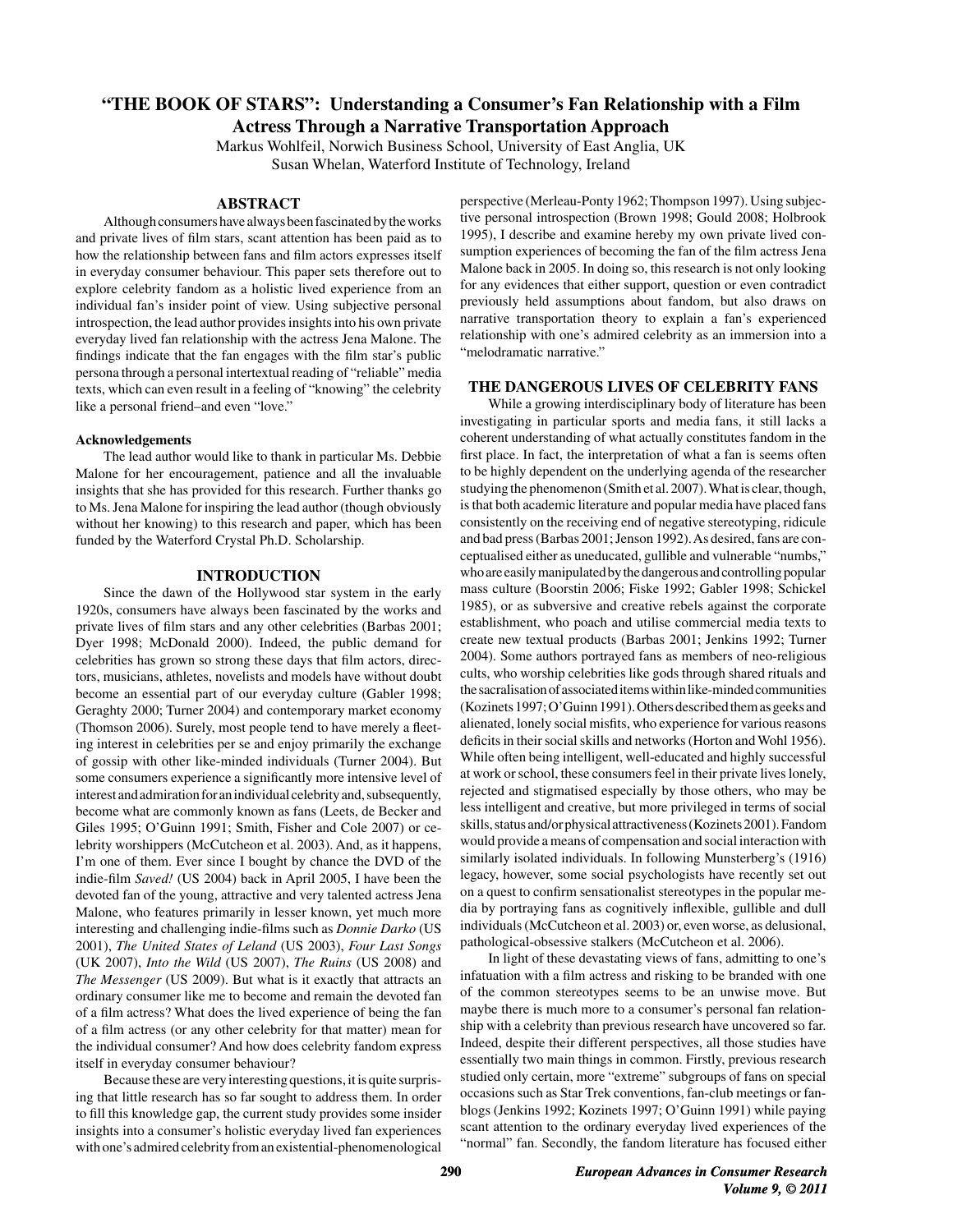on the social dynamics and symbolic relationships that consumers form with other fans within their respective consumption subcultures (Kozinets 2001; Richardson 2004) or on the mental well-being of celebrity worshippers (Leets et al. 1995; McCutcheon et al. 2003, 2006) instead of exploring the nature of fans' personal relationships with their subject of admiration. Hence, a narrative transportation approach may provide some alternative explanations to fill the literature gap and to reconceptualise our understanding of fans. Narrative transportation theory (Gerrig 1993; Green and Brock 2000) was developed to understand the phenomenon of "getting lost in a book," where the reader is so absorbed in a story that s/he becomes temporarily unaware of one's surroundings. Gerrig (1993) described the narrative transportation experience as a psychological process, whereby a consumer ventures mentally to a narrative world by some means of transportation (i.e. the text) and by performing certain actions such as imagining the story, characters and sceneries. In doing so, the reader travels some distance away from one's daily life, which even becomes temporarily inaccessible, and after some time returns back home again-though "somewhat changed" by the experience of the journey (Green, Brock and Kaufman 2004). In allowing the consumer to immerse oneself into exciting narrative worlds, where one could experience a different self and engage with fictional characters like real friends, the narrative transportation process provides the consumer with a temporary means of escape (Batat and Wohlfeil 2009).

But how can drawing on narrative transportation theory explain a consumer's fan relationship with a film actor/actress? After all, the theory was initially aimed at understanding the mental activities of reading a book, while film actors are living people. The rationale behind the proposed approach, however, becomes clear when consulting the stardom literature. Rather than as real human beings, Dyer (1998), Geraghty (2000) or Turner (2004) viewed film stars essentially as living textual images or human brands, whose on- and off-screen persona, personal identity and reflected values are carefully designed ("authored"), positioned and managed in the media by talent agencies (or previously by the Hollywood studios) to suit specific market needs (Thomson 2006). Thus, the consumer's interest in the admired celebrity can be interpreted as a kind of "losing" oneself into the factual melodramatic narrative (Argo, Zhui and Dahl 2008) that is the film star's public life as presented by various media texts that may include film characters, interviews, articles and gossip. In a study on film consumption, Wohlfeil and Whelan (2008) found that the personal engagement with the melodramatic story and its characters is further enhanced through "out-of-text intertextuality" (Hirschman 2000) by which the consumer connects them to one's own private life experiences. Similarly, the fan may sympathise  $(=$  feel with the film star as an observer), empathise (= share the film star's feelings due to similar personal experiences) or even identify (= feel the film star's feelings as one's own) with the admired celebrity like a media character (Cohen 2001; Wohlfeil and Whelan 2008). After all, it is extremely unlikely that we would ever get to know the real, private person behind the film star's public image in the media (Dyer 1998).

#### **INTO THE WILD (OR METHODOLOGY)**

In order to gain some truly holistic insights into a consumer's personal everyday lived fan relationship with one's favourite film star, the consumer should be given a voice (Stern 1998) by focusing from an insider perspective (Smith et al. 2007) on the consumer experience in the way it presents itself to consciousness (Merleau-Ponty 1962; Thompson 1997). Thus, I use a controversial research method known as subjective personal introspection (SPI), which was introduced to consumer research by Holbrook (1995) over 20

#### European Advances in Consumer Research (Volume 9) / 291

years ago and advanced in particular by Gould (1993) and Brown (1998). In its purest form, SPI is an "extreme form of participant observation that focuses on impressionistic narrative accounts of the writer's own private consumption experiences" (Holbrook 2005: 45), where the researcher is also the sole informant. One of the major advantages of this research method is that it allows the researcher for an unlimited 24-hour access to an insider's everyday lived experiences with the researched phenomenon without having to wrestle with ethical concerns regarding the informants' privacy (Brown 1998). Moreover, SPI enables the researcher to explore the subjective nature of human feelings, dreams, sensations and streams of consciousness related to consumption (Gould 2008) in the very way they are experienced by the individual, but remain inaccessible through traditional scientific or qualitative research methods. Hence, for this study, I provide some introspective insights into my own private lived consumption experiences as a devoted fan of the film actress Jena Malone after having collected three types of introspective data.

My lived fan experiences in the period from April to September 2005 were obtained as retrospective data in a 36,000-words essay, which was written in September 2005 to describe how I became a Jena Malone fan. My everyday lived experiences as a Jena Malone fan from 11<sup>th</sup> September 2005 to 31<sup>st</sup> December 2006 were then collected as contemporaneous data while they occurred in real time to ensure a high degree of 'data accuracy' (Wallendorf and Brucks 1993). Contemporaneous introspective data field the unique advantage of providing a large pool of emotional data that would be inaccessible to any other research method that is based on retrospective recall or pure observation and, thus, inevitably lost forever (Wohlfeil and Whelan 2008). To ensure data accessibility for external review, I have recorded the data systematically, unfiltered and on the spot in a specifically assigned diary (Patterson 2005). In total, I obtained more than 150,000 hand-written words as raw contemporaneous data aided by 50 photographs for a thorough hermeneutic part-to-whole analysis (Thompson 1997). The entire transcript was read to gain a first sense of the overall picture. Due to early impressions, the data were broken into manageable, logically coherent chunks to be examined individually. Emerging key themes were then put into the context of each other and the overall consumer narrative. As the recorded data represented a 'plotless' sequence of instances, they were summarised in an extensive narrative that reflects the chronological order of events and stays true to the emotional consumption experiences and feelings. Due to the limited space, the following essay provides a brief snapshot of this consumer narrative with a focus on some interesting insights that have emerged iteratively from the introspective data recorded in 2005. The reader may be reminded that the emphasis is placed less on the recollection of factual behaviour but more on the emotional daily lived experiences (i.e. private feelings, thoughts, fantasies and daydreams) that enhanced or derived from the consumer's fan relationship.

## **CONFESSIONS OF A JENA MALONE FAN (AN INTROSPECTIVE ESSAY)**

"As I said earlier, it all started back in April 2005, when I bought by chance the indie-film Saved! (US 2004) in a 3-DVDs-for-£20 sale. I can't really explain why, but I simply had this sudden urge creeping up in me that I had to own this particular film. And it has become one of my favourite films ever since! Moreover, from the very first moment I watched it, I was absolutely blown away by Jena Malone's acting performance in portraying the lead character Mary Cummings - a good Christian girl who tries to save her boyfriend from being gay by sacrificing her virginity, but gets pregnant as a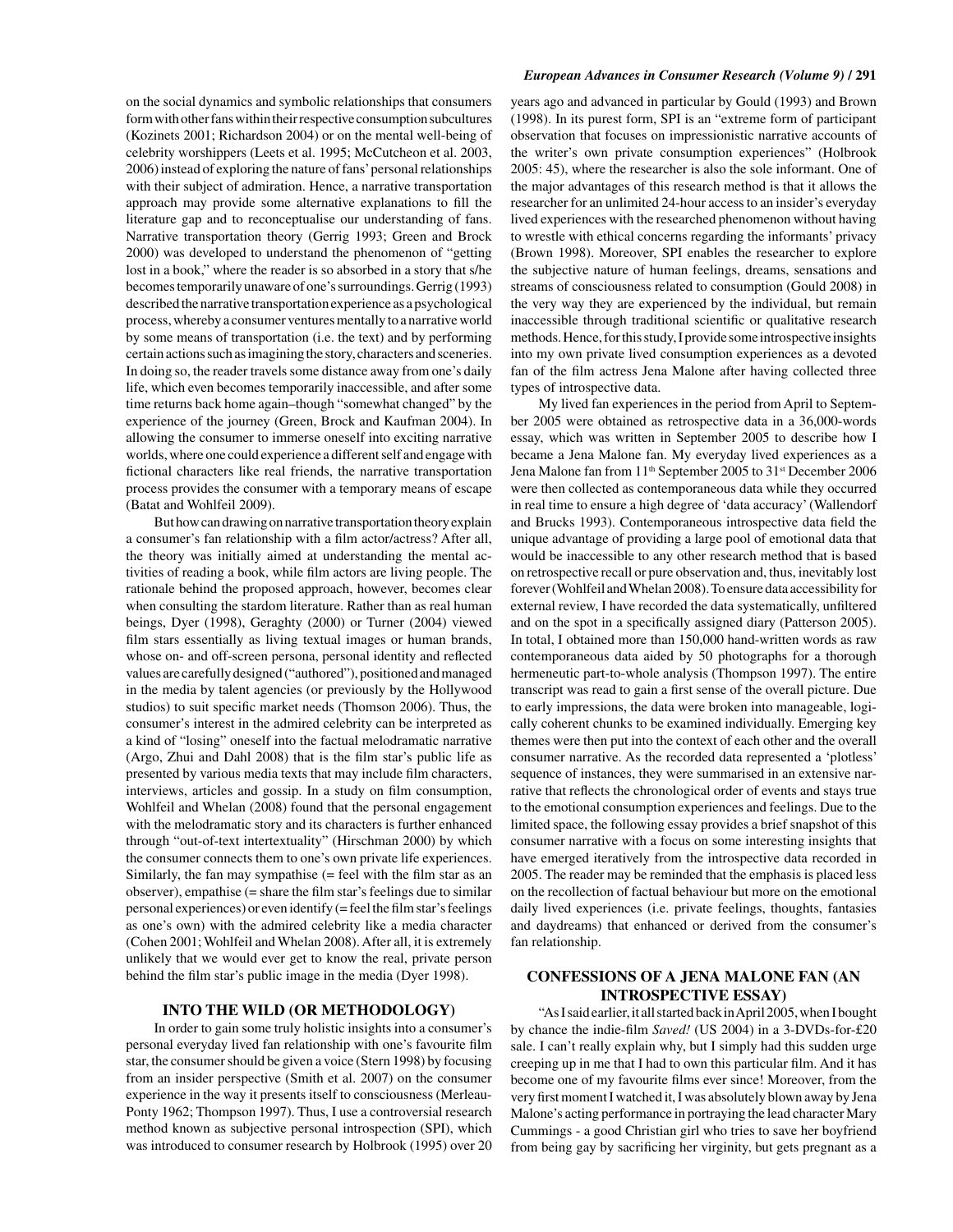## 292 / "THE BOOK OF STARS": Understanding a Consumer's Fan Relationship with a Film Actress Through a Narrative **Transportation Approach**

result and is, subsequently, ostracised exactly by those, who preach the Christian values of love, tolerance and forgiveness. Though I have to admit that I was very attracted to her beautiful eyes, her charming smile and her natural beauty, I was also totally captivated by her believable, natural acting performance and simply had to watch the DVD at once for a second time. But this time, I switched to the commentary of the leading actresses Jena Malone and Mandy Moore. While I listened to Jena Malone explaining how she developed her character within the context of particular film scenes, I became even more fascinated by her. Not only is Jena Malone an extremely good actress and very pretty, but she also seems to be an exceptionally interesting, smart and surprisingly mature young woman. Surely, there is always the danger of mistaking the actress with her character-unless you have seen her in a variety of other roles. For me, a really good actress is therefore one, who makes each of her characters appear to be believably 'real' and who manages through her performance that you enjoy even those films that you would have never watched otherwise.

Because only a few actors/actresses would meet these criteria, I wanted - no I needed - to find out more about Jena Malone as a person and actress as well as to watch other films with her. Hence, I started to browse the Internet for any information that I could gets my hands on. Only, I could hardly find any at all! While there are hundreds of sites and articles for virtually every single talented and more often untalented (wannabe) celebrity on Earth, disappointingly little was available on Jena Malone. Nonetheless, I discovered on IMDb that Jena Malone, at the age of 20 back then, had already featured in 20 films, 3 TV soap guest roles and one audio recording of a theatre play.<sup>1</sup> Armed with this list, I started over the next weeks to buy the DVDs of Stepmom (US 1998), Cheaters (US 2000), The Dangerous Lives of Altar Boys (US 2001), Donnie Darko (US 2001) and Life as a House (US 2001). As I could relate to each of her characters empathetically as if they were 'real' people, each of her films that I watched convinced me more and more of her exceptional talent as an actress and increased an inherent desire in me to acquire ALL her films for my private film collection. But that was easier said than done, when I soon discovered that most of her films have only been released in the US as Region 1 DVDs, but not as European Region 2 DVDs. While in the past this would have been the end of my efforts, this time I started to look desperately for suitable alternatives like VHS videotapes or VCDs until I could replace them with a more suitable DVD release. Finally, I purchased an external DVD drive for my laptop, which I locked then into Region 1 to watch those US DVDs that I bought on Amazon.com or eBay to satisfy my hunger for her films. All the time, however, I also felt in me this strong desire to learn more about the 'genuine' private person Jena Malone - something I have never really experienced in this form before. Thus, when I discovered Rommelmann's (2000) LA Weekly article, I was (and still am) absolutely captivated by what I learned about Jena Malone's personal background and my admiration for her increased significantly.

Jena Malone was born on 21-11-1984 in Sparks, Nevada, as the unplanned result of a one-night stand and spent most of her childhood growing up in the poverty of trailer parks. With her singlemother Debbie being a struggling actress in an amateur theatre, Jena wanted to be a performer from early on and responded as a 10-year old to the ad of an acting school, which turned out to be a fraud. Nonetheless, Jena caught the eyes of both Beverly Strong,

who signed her on the spot to become her personal manager, and Anjelica Houston, who cast Jena for the title character in her directorial debut Bastard Out of Carolina (US 1996). Anjelica Houston also introduced Jena and her mother to Toni Howard, an influential agent specialised in child actors, who signed her immediately for International Creative Management. But what really impressed me most was that, even as an 11-year old, Jena preferred (to her manager's frustration) to feature primarily in those film projects that were dear to her heart rather than in commercially promising blockbusters. Thus, she turned down roles in Air Force One and The Parent Trap (Lindsay Lohan got the part instead) to play the lead characters in Bastard Out of Carolina (US 1996), Hope (US 1997) and Ellen Foster (US 1997), for which Jena received critical acclaim, some film awards and a Golden Globe nomination. Yet, life in Hollywood didn't turn out to be that glamorous for Jena and her mother. As Debbie was required by law to be present on set at all times, she couldn't work herself and Jena became the family's sole breadwinner. It also meant that Jena received only homeschooling–though concluding from her interviews, she seems to be very intelligent, very well read and really knowledgeable. But worst of all, after approx. 30% of her gross earnings were already deducted as fees for her manager, agency, accountant, lawyers, etc., her full income was taxed at 45%, although film production companies were required by Coogan's law to pay 30% of a child actor's salaries into blocked trusts, which only become accessible at the actor's  $18<sup>th</sup>$  birthday (Rommelmann 2000). This meant that Jena was rarely left with more than 7% of her earnings to live on.

When finally faced with a bill of \$150,000 in back taxes and near bankruptcy, Jena filed, aged 14, for legal emancipation from her mother, which was granted at her 15<sup>th</sup> birthday, in order to work legally like an adult in the film industry and to access her blocked trusts to pay off her debts. Since then, she is managing her own career without the interference and approval from others (Calhoun 2003; Rommelmann 2000). This also included firing her manager Beverly Strong and any other stakeholders, who had profited from her in the past, as well as switching to United Talent Agency, who offered much more favourable terms and absolute creative freedom. Furthermore, Jena focused on portraying complex young female characters with real problems in challenging and artistically creative independent film productions rather than on fulfilling some ominous stereotypes in those typical teen-comedies (Lyon 2008; Miller 2006). That's why she also refuses to do glamour photo shoots for fashion or celebrity magazines that would 'present girls with false beauty ideals they can hardly fulfil and only make them feel inadequate' (Rems 2004). In contrast to many other young film actors, she shunned the glamorous LA party life as well by moving back to Lake Tahoe, where she felt happy as a child (Calhoun 2003; Lyon 2008). To me, this explains maybe why Jena Malone managed the transition from child actress to a serious young adult actress so effortlessly without losing her integrity, while so many other former child actors like her contemporary Lindsay Lohan struggled or even failed in their careers. I was really impressed by her life story and how she managed, despite her young age and the economic as well as personal pressure she was under, to remain true to herself. I felt, somehow, inspired by her.

Back in Germany, I grew up as one of those latch-key kids in a disadvantaged working-class neighbourhood. Fortunately, my parents were among the very few, who were steadily employed and earned a small, but regular income that enabled us to move to a slightly better neighbourhood when I was 12. Because films have always provided me with a mental escape, being an actor was a passion of mine from early on as well. I even joined the drama society in school, which was pretty much the best experience of

<sup>&</sup>lt;sup>1</sup>By autumn 2009, Jena Malone, now aged 25, has already featured in 31 films, 5 TV soap guest roles, 2 film voice-overs, one audio recording of a theatre play and stared in two Off-Broadway plays in 2006 and 2009.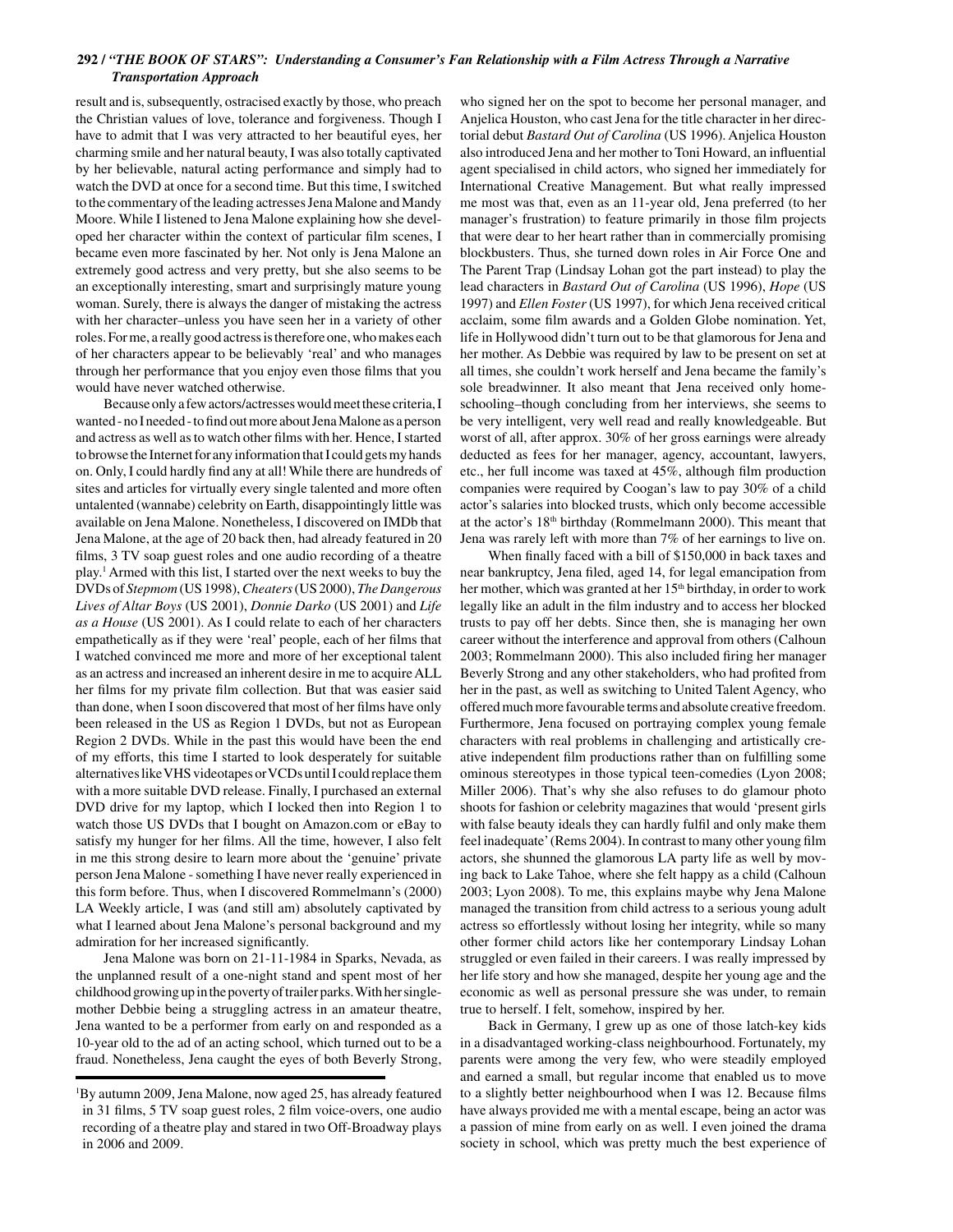



my entire schooldays. Yet, in contrast to Jena Malone, I lacked her determination to follow my dreams. Moreover, due to my poor grades, my parents insisted that I had to focus only on relevant 'practical' subjects and made me quit again. To be fair, I wasn't probably talented enough to succeed as an actor anyway. Still, there has always been this inner feeling of something's missing... After working a few years in sports retailing, the film Dead Poets Society finally inspired me to go to university and, eventually, become a lecturer instead. Since learning about Jena Malone's personal life story, I have the deepest respect for her and how she succeeded against all the odds in doing what she wanted to do. She is not only extremely talented, but also managed to resist all the temptations of glamour, party-life and the commercial exploitation of the Hollywood machinery without losing her personal integrity. As I said, quite an astonishing achievement for a young woman from a poor social background! And, by October 2005, I had become so fascinated by Jena Malone that I simply wanted to hear and read more about her in order to understand her thoughts and feelings as a private person. But because she doesn't fit or fulfil the typical celebrity life-style image of glamour and scandal, the media (especially in Europe) seem largely to ignore her and meaningful articles are unfortunately rare.

Nevertheless, despite the scarcity of meaningful information in the media, I still managed to acquire a few cultural magazines with really interesting interviews with or articles about Jena Malone on eBay (i.e. Calhoun 2003; Lyon 2008; Miller 2006; Rems 2004) by paying often more than the actual retail price for them. But for me, they are totally worth it! And when Pride & Prejudice (UK 2005) was released in Irish cinemas, my excitement was further enhanced by the opportunity to watch Jena Malone for the first time on the big screen. At the same time, I experienced in addition to my already strong admiration for her artistic work also a growing emotional attachment to Jena as an attractive woman. In fact, I really fancy her as the normal, intelligent and interesting woman I perceive her to be with all her positive and negative qualities. Indeed, I would love to meet and go out on a date with her. But as it is highly unlikely for that ever to happen, I began instead to look for some personalised items of Jena Malone, such as original hand-signed photos, that would give her some kind of tangible presence in my life. When Jena Malone gave her Broadway debut in Doubt (US 2006), I came into contact with a professional autograph trader, who offered me to get any photo image that I would email him signed by her in person. A few days later, he asked me whether I would like it if Jena would dedicate them to me personally. Was he kidding me? If that's possible, I obviously would love that! And, indeed, he managed that Jena signed a total of 21 photos with a personal dedication to me (Photo 1), which have become my most-valued treasures ever since, because they truly symbolise her 'physical' presence in my life. Moreover, as Jena Malone is always on my mind, so to speak, I must admit that she also occupies a certain space in my everyday life that goes beyond the mere acquisition of associated items and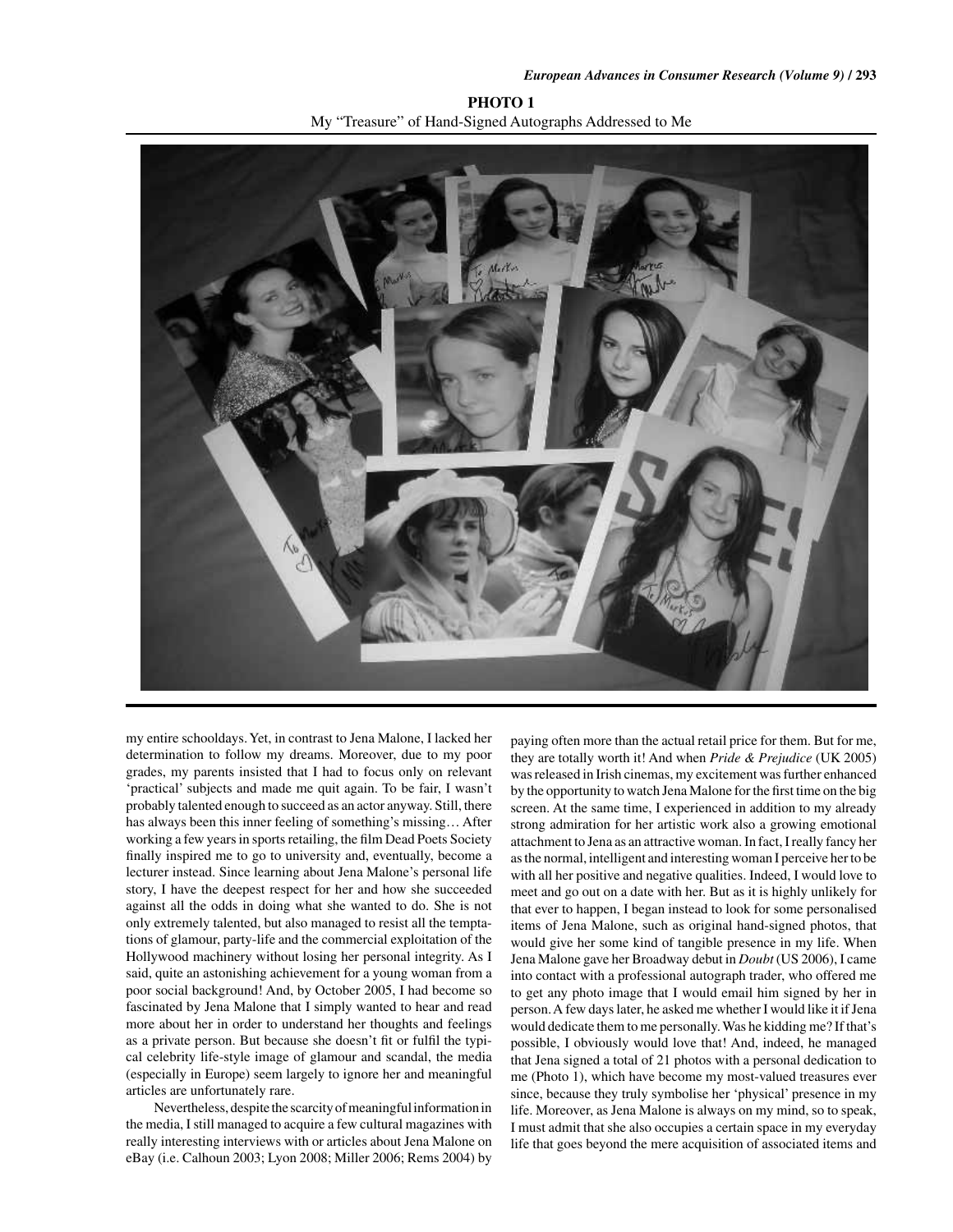## 294 / "THE BOOK OF STARS": Understanding a Consumer's Fan Relationship with a Film Actress Through a Narrative **Transportation Approach**

films. But that's a different story that would go beyond the limited scope of this paper."

#### **HOPE (OR DISCUSSION)**

Although the introspective essay only covered the first 9 months of my personal Jena Malone fan relationship, I will now discuss one particularly interesting insight that emerged iteratively from the data by drawing on narrative transportation theory (Gerrig 1993; Green et al. 2004). While previous studies conceptualised fandom mainly as the social interaction between like-minded individuals within their respective consumption subcultures (Jenkins 1992; Kozinets 1997, 2001; Richardson 2004), the introspective data clearly show that my own personal fan experiences and any subsequent consumption practices focused exclusively on my emotional attachment to Jena Malone herself and on my admiration to her artistic work as an actress. In fact, during the entire 16 months of contemporary self-observation, I have never shown any intentions to share my intimate admiration for her with other fans either online or in person, but preferred to enjoy it just by myself instead. Obviously, the only exception would be Jena Malone herself - but that's quite a different story and unlikely ever to happen (Barbas 2001). Now, it can be argued that the main reason as to why my observed fan experiences revolved solely around the personal relationship with the film actress rather than the participation in an ominous fan community is that I would actually be "in love with her" - which may not be so untrue. After all, sexual attraction surely played a role in capturing my initial interest in Jena Malone and, in some way, continues doing so as part of an ongoing romantic infatuation. But how can you actually "love" somebody you don't know, have never even met in person and most likely never will? Drawing on narrative transportation theory would provide in particular some insights into this intimate - but in the literature largely neglected - aspect of fandom.

There is strong evidence in the presented introspective data that my continuing admiration for Jena Malone derived from my personal engagement with her artistic work as an actress as much as with her private persona. However, as I'm unlikely to ever get to know Jena Malone personally, my impression of her personality is essentially an intertextual reading of what I, as a consumer, perceive to be relevant and 'reliable' media texts such as her TV and print media interviews, her personal websites and detailed articles in better magazines (Barbas 2001; Dyer 1998; Geraghty 2000). But while Dyer's (1998) stardom theory suggested that a consumer's image of a film star would be static and externally managed by the media, the introspective data actually indicate that it is constantly evolving within the consumer's mind; similar to the images we have of those people we regularly encounter in our everyday lives. The consumer internalises the celebrity's public persona psychically within oneself, loads it with personal thoughts, feelings, fantasies and meanings and, then, projects this personal impression back onto the film actress. This would explain why my personal impression of Jena Malone's personality emphasised especially those aspects of her character and personal life-style that resonate strongly with my own private life experiences, ideals, dreams and desires and, hence, strengthen my emotional attachment to her as a "genuine person." This continuous process of introjection and projection (Gould 1993) allows thereby for the feeling of "knowing" the film actress like a friend, whose career and life choices are then followed empathetically as if s/he is a media character in an ongoing melodramatic narrative (Argo et al. 2008). For instance, I empathised genuinely with Jena Malone in how she handled so maturely all the problems she had to face even at such a young age and admired how she developed into such a smart, nice and interesting personality without ever losing her personal integrity.

The current stardom literature is thereby also contradicted with

regard to how consumers (and especially fans) relate to film stars. In his seminal work Stars, Dyer (1998) viewed film stars as systems of semiotic images that personify the society's cultural ideals of success, glamour, the extraordinary and even the divine. Thus, in drawing on selected examples from the Hollywood studio era of the 1920s to early-1950s, Dyer theorised that fans would admire film stars as "flawless, superior" human beings, who display a consistent personal image both on - and off-screen through the portrayal of mainly those film characters that seem to mirror their own "true" personality and life-style in real life (Barbas 2001; Geraghty 2000). My admiration for Jena Malone, however, results from her ability and flexibility as an actress to portray a diversity of characters that often differ significantly from her off-screen persona as much as from each other. But more importantly, my emotional attachment to Jena Malone derived actually from viewing her as a "normal" girl with all her own personal character strengths and weaknesses rather than as a semiotic signifier of some cultural ideal. This means that I adore her primarily as an interesting, smart, natural, beautiful and talented young woman, who also has her flaws, some "bad habits" and makes mistakes from time to time - just like you, me and anybody else. My feelings of empathy and infatuation for Jena Malone are even further enhanced by engaging in out-of-text intertextuality (Hirschman 2000; Wohlfeil and Whelan 2008), whereby I linked her personal life-story with my very own private life experiences to an extent where I even partially identified with her (Cohen 2001). This becomes particularly evident in my reading of Rommelmann's (2000) article, when I compare both our upbringing within disadvantaged social backgrounds and admire her courage and determination in following her dreams, while I failed to do the same even under less severe circumstances.

#### THE RUINS (OR CONCLUSION)

In heeding Smith et al.'s (2007) call, this introspective research studied celebrity fandom from an "insider" perspective in order to explore the nature of consumers' emotional attachment to their favourite celebrity. The main finding that emerged iteratively from the introspective data is that a consumer's fan relationship revolved primarily around one's personal engagement with the celebrity's artistic work and public persona, whereby the latter is essentially the fan's personal intertextual reading of what s/he perceives to be relevant and "reliable" media texts. Drawing on narrative transportation theory can hereby explain in particular how and why fans often develop and experience the feeling of "knowing" the celebrity personally, incl. his/her private thoughts, feelings, personality and way of life, despite having never even met the real person. This experienced "bond of emotional closeness" can at times be strong enough to elicit within the consumer a feeling of "personal friendship" or, in some way, even a feeling of "love" towards the admired celebrity. Moreover, it would also provide an explanation as to why fans sometimes feel enormously disappointed, when their most desired dream of actually meeting the adored celebrity in person comes true, because the celebrity turns out to be a different person in private life or just can't live up to the (maybe unrealistic) imaginary person that they have created in their mind (Gross 2005). Of course, I don't suggest that the presented introspective data and the proposed interpretations could be generalised. Instead of imposing only my own interpretations on you as the reader, I would like to encourage you to derive your own understanding of a consumer's fan relationship with one's admired celebrity through your personal engagement with the presented consumer narrative (Gould 1993; 2008; Holbrook 1995; 2005) and connect it to your own private life experiences.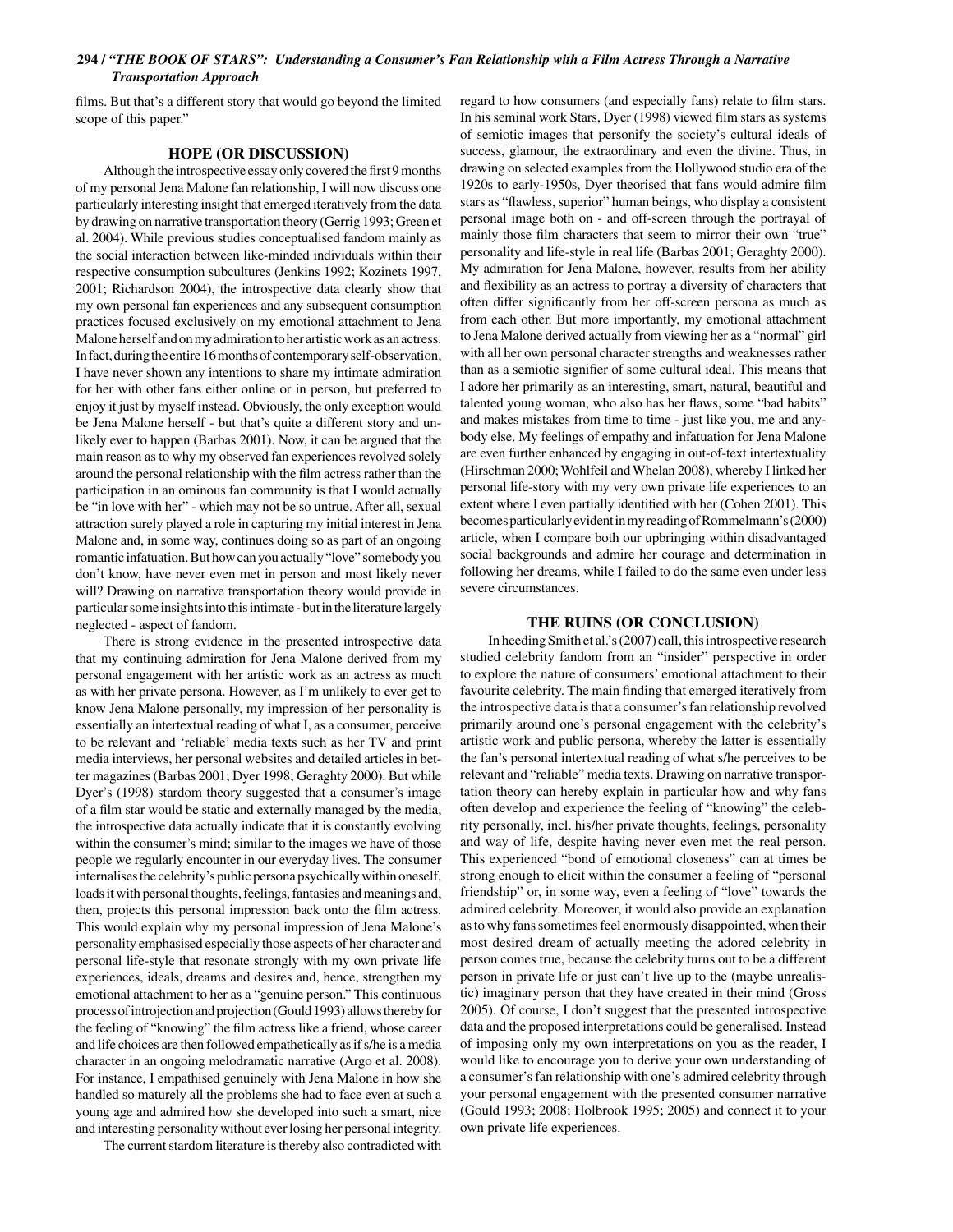#### European Advances in Consumer Research (Volume 9) / 295

#### **REFERENCES**

- Argo, Jennifer, Rhui Zhui, and Darren W. Dahl (2008), "Fact or Fiction: An Investigation of Empathy Differences in Response to Emotional Melodramatic Entertainment," Journal of Consumer Research, 34 (3), 614-23.
- Barbas, Samantha (2001), Movie Crazy: Fans, Stars and the Cult of Celebrity, New York: Palgrave Macmillan.
- Batat, Wided and Markus Wohlfeil (2009), "Getting Lost 'Into the Wild': Understanding Consumers' Movie Enjoyment Through a Narrative Transportation Approach," Advances in Consumer Research, 36, 372-77.
- Boorstin, Daniel J. (2006), "From Hero to Celebrity: The Human Pseudo-Event," in The Celebrity Culture Reader, P. David Marshall (ed.), New York: Routledge, 72-90.
- Brown, Stephen (1998), "The Wind in the Wallows: Literary Theory, Autobiographical Criticism and Subjective Personal Introspection," Advances in Consumer Research, 25, 25-30.

Calhoun, Dave (2003), "From Stepmom to Donnie Darko: Jena Malone's LA Story," Dazed & Confused, 2 (3), 66-69.

Cohen, Jonathan (2001), "Defining Identification: A Theoretical Look at the Identification of Audiences with Media Characters," Mass Communication & Society, 4 (3), 245-64.

Dyer, Richard (1998), Stars: New Edition, London: British Film Institute.

Fiske, John (1992), "The Cultural Economy of Fandom," in The Adoring Audience: Fan Culture and Popular Media, Lisa A. Lewis (ed.), London: Routledge, 30-49.

Gabler, Neal (1998), Life: The Movie-How Entertainment Conquered Reality, New York: Vintage.

- Geraghty, Christine (2000), "Re-Examining Stardom: Questions of Texts, Bodies and Performance," in Reinventing Film Studies, Christine Gledhill and Linda Williams (eds.), London: Arnold, 105-17.
- Gerrig, Richard J. (1993), Experiencing Narrative Worlds: On the Psychological Activities of Reading, New Haven: Yale University Press.
- Gould, Stephen J. (1993), "The Circle of Projection and Introjection: An Introspective Investigation of a Proposed Paradigm Involving the Mind as 'Consuming Organ'," in Research in Consumer Behaviour, 6, Janeen Arnold Costa, and Russell W. Belk (eds.), Greenwich: JAI Press, 185-230.
- Gould, Stephen J. (2008), "An Introspective Genealogy of My Introspective Genealogy," Marketing Theory, 8 (4), 407-24.
- Green, Melanie C. and Timothy C. Brock (2000), "The Role of Transportation in the Persuasiveness of Public Narratives," Journal of Personality and Social Psychology, 79 (5), 701-21.
- Green, Melanie C., Timothy C. Brock and Geoff F. Kaufman (2004), "Understanding Media Enjoyment: The Role of Transportation into Narrative Worlds," Communication *Theory*, 14 (4), 311-27.
- Gross, Michael Joseph (2005), Starstruck: When a Fan Gets to Close to Fame, New York: Bloomsbury.
- Hirschman, Elizabeth C. (2000), "Consumers' Use of Intertextuality and Archetypes," Advances in Consumer Research, 27, 57-63.
- Holbrook, Morris B. (1995), Consumer Research: Introspective Essays on the Study of Consumption, London: Sage.
- Holbrook, Morris B. (2005), "Customer Value and Autoethnography: Subjective Personal Introspection and the Meanings of a Photograph Collection," Journal of Business Research, 58  $(1), 45-61.$

Horton, Donald and R. Richard Wohl (1956), "Mass Communication and Parasocial Interaction: Observations on Intimacy at a Distance," Psychiatry, 19, 215-29.

Jenkins, Henry (1992), Textual Poachers: Television Fans & Participatory Culture, New York: Routledge.

Jenson, Joli (1992), "Fandom as Pathology: The Consequences of Characterization," in The Adoring Audience: Fan Culture and Popular Media, Lisa A. Lewis (ed.), London: Routledge,  $9-29.$ 

Kozinets, Robert V. (1997), "I Want to Believe: A Netnography of the X-Philes' Subculture of Consumption," Advances in Consumer Research, 24, 470-75.

Kozinets, Robert V. (2001), "Utopian Enterprise: Articulating the Meanings of Star Trek's Culture of Consumption," Journal of Consumer Research, 28 (2), 67-88.

Leets, Laura, Gavin de Becker and Howard Giles (1995), "Fans: Exploring Expressed Motivations for Contacting Celebrities," Journal of Language and Social Psychology, 14 (1-2), 102-23.

- Lyon, Josh (2008), "Miss Independence: Quirky, Charming Actress Jena Malone Has Never Followed Anyone's Rules," Page Six Magazine, June 1st, 14-17.
- McCutcheon, Lynn E., Diane D. Ashe, James Houran and John Maltby (2003), "A Cognitive Profile of Individuals Who Tend to Worship Celebrities," Journal of Psychology, 137 (4), 309-22.

McCutcheon, Lynn E., Vann B. Scott Jr., Maria Arugate, and Jennifer Parker (2006), "Exploring the Link Between Attachment and the Inclination to Obsess About or Stalk Celebrities," North American Journal of Psychology, 8 (2), 289-300.

- McDonald, Paul (2000), The Star System: Hollywood's Production of Popular Identities, London: Wallflower.
- Merleau-Ponty, Maurice (1962/2002), Phenomenology of Perception, New York: Routledge.
- Miller, Ken (2006), "Jena Malone: I Find Inspiration in the Weirdest and Strangest Places," Tokion, 53 (June/July), 34-39.
- Munsterberg, Hugo (1916), The Photoplay: A Psychological Study, New York: Appleton.
- O'Guinn, Thomas C. (1991), "Touching Greatness: The Central Midwest Barry Manilow Fan Club," in Highways and Buyways: Naturalistic Research from the Consumer Behaviour Odyssey, Russell W. Belk (ed.), Provo, UT: Association for Consumer Research, 102-11.
- Patterson, Anthony (2005), "Processes, Relationships, Settings, Products and Consumers: The Case for Qualitative Diary Research," Qualitative Market Research: An International Journal, 8 (2), 142-56.
- Rems, Emily (2004), "Girl Uncorrupted: Jena Malone-Our Favourite Screen Teen," Bust, Summer, 42-47.
- Richardson, Brendan (2004), "New Consumers and Football Fandom: The Role of Social Habitus in Consumer Behaviour," Irish Journal of Management, 24 (1), 88-100.
- Rommelmann, Nancy (2000), "Jena at 15: A Childhood in Hollywood," LA Weekly, June 16-22, available for download on: www.nancyrommelmann.com/jena.html.
- Schickel, Richard (1985), Intimate Strangers: The Culture of Celebrity, New York: Gideon.
- Smith, Scott, Dan Fisher and S. Jason Cole (2007), "The Lived Meanings of Fanaticism: Understanding the Complex Role of Labels and Categories in Defining the Self in Consumer Culture," Consumption, Markets and Culture, 10 (2), 77-94.